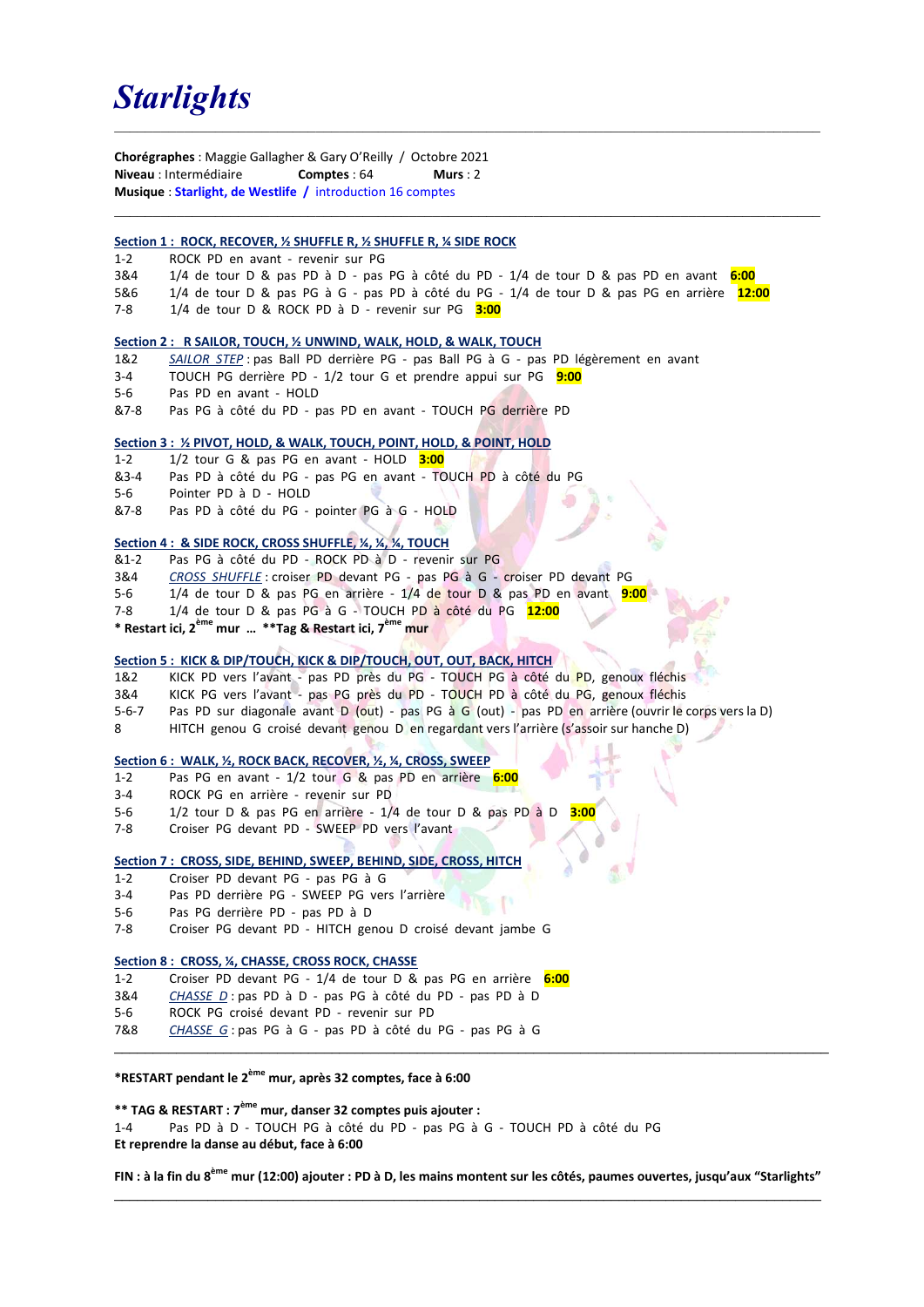# STARLIGHTS

Choreographed by Maggie Gallagher & Gary O'Reilly (October 2021) 64 Count 2 Wall Intermediate Level Linedance Music: Starlight by Westlife (Amazon & iTunes) Intro: 16 counts

## S1: ROCK, RECOVER, ½ SHUFFLE R, ½ SHUFFLE R, ¼ SIDE ROCK

- 1-2 Rock forward on right, Recover on left
- $3&4$  <sup>1</sup>/4 right stepping right to right side, Step left next to right, <sup>1</sup>/4 right stepping forward on right [6:00]
- 5&6 ¼ right stepping left to left side, Step right next to left, ¼ right stepping back on left [12:00]
- 7-8 ¼ right rocking right to right side, Recover on left [3:00]

## S2: R SAILOR, TOUCH, ½ UNWIND, WALK, HOLD, & WALK, TOUCH

- 1&2 Cross right behind left, Step left to left side, Step slightly forward on right
- 3-4 Touch left behind right, Unwind ½ left (transferring weight to left) [9:00]
- 5-6 Walk forward on right, HOLD
- &7-8 Step left next to right, Walk forward on right, Touch left behind right

# S3: ½ PIVOT, HOLD, & WALK, TOUCH, POINT, HOLD, & POINT, HOLD

- 1-2 ½ pivot left stepping forward on left, HOLD [3:00]
- &3-4 Step right next to left, Walk forward on left, Touch right next to left
- 5-6 Point right to right side, HOLD
- &7-8 Step right next to left, Point left to left side, HOLD

# S4: & SIDE ROCK, CROSS SHUFFLE, ¼, ¼, ¼, TOUCH

- $&1-2$  Step left next to right, Rock right to right side, Recover on left
- 3&4 Cross right over left, Step left to left side, Cross right over left
- 5-6 ¼ right stepping back on left, ¼ right stepping forward on right [9:00]
- 7-8 ¼ right stepping left to left side, Touch right next to left [12:00]
	- \* Restart Wall 2 \*\*Tag & Restart Wall 7

# S5: KICK & DIP/TOUCH, KICK & DIP/TOUCH, OUT, OUT, BACK, HITCH

- 1&2 Kick right forward, Step right next to left, Touch left next to right bending knees
- 3&4 Kick left forward, Step left next to right, Touch right next to left bending knees
- 5-6 Step right forward on right diagonal, Step left forward on left diagonal
- 7-8 Step back on right opening body to right diagonal, Hitch left knee across right while looking back over right shoulder sitting into right hip

## S6: WALK, ½, ROCK BACK, RECOVER, ½, ¼, CROSS, SWEEP

- 1-2 Walk forward on left, ½ left stepping back on right [6:00]
- 3-4 Rock back on left, Recover on right
- 5-6  $\frac{1}{2}$  right stepping back on left,  $\frac{1}{4}$  right stepping right to right side [3:00]
- 7-8 Cross left over right, Ronde sweep right around from back to front

# S7: CROSS, SIDE, BEHIND, SWEEP, BEHIND, SIDE, CROSS, HITCH

- 1-2 Cross right over left, Step left to left side
- 3-4 Cross right behind left, Ronde sweep left from front to back
- 5-6 Cross left behind right, Step right to right side
- 7-8 Cross left over right, Ronde hitch right across left

# S8: CROSS, ¼, CHASSE, CROSS ROCK, CHASSE

- 1-2 Cross right over left, ¼ right stepping back on left [6:00]
- 3&4 Step right to right side, Step left next to right, Step right to right side
- 5-6 Cross rock left over right, Recover on right
- 7&8 Step left to left side, Step right next to left, Step left to left side



# \*RESTART: After 32 counts of Wall 2 facing [6:00]